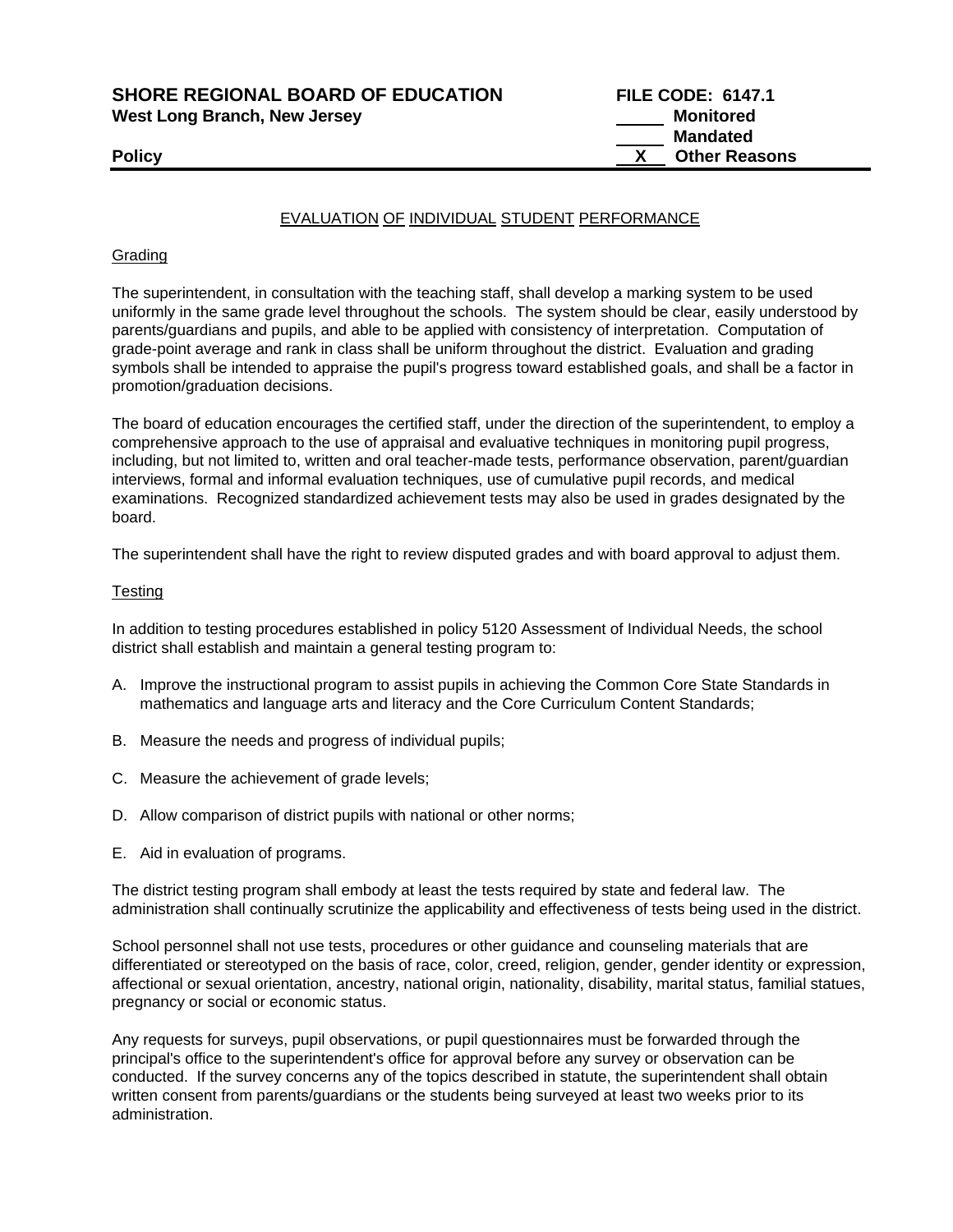#### File Code: 6147.1

### EVALUATION OF INDIVIDUAL STUDENT PERFORMANCE (continued)

Individual results of standardized tests, including intelligence tests, shall be made available to parents/guardians upon their request, but shall be considered confidential information to be available only to authorized persons. School and district test results shall be discussed in a public meeting.

#### Determining Class Rank

The superintendent shall develop procedures for determining class ranking that take into account:

A. Records of transfer pupils;

B. Honors and advanced courses.

Adopted: July 26, 2012 NJSBA Review/Update: September 22, 2014 Readopted: November 20, 2014

Key Words

Evaluation, Pupil Evaluation, Student Evaluation, Class Rank, Grading, Testing, Examinations

| Legal References: N.J.S.A. 18A:7C-3, -4, -6, -6.2                           | Remedial instruction for students not meeting<br>graduation standards                         |
|-----------------------------------------------------------------------------|-----------------------------------------------------------------------------------------------|
| N.J.S.A. 18A:11-1                                                           | General mandatory powers and duties                                                           |
| N.J.S.A. 18A:35-4.9                                                         | Pupil promotion and remediation, policies and<br>procedures                                   |
| <u>N.J.S.A.</u> 18A:36-34                                                   | Written approval required prior to acquisition of certain<br>survey information from students |
| N.J.S.A. 18A:54-20                                                          | Powers of board (county vocational schools)                                                   |
| N.J.A.C. 6A:7-1.7                                                           | Equality in school and classroom practice                                                     |
| N.J.A.C. 6A:8-1.1 et seq.                                                   | <b>Standards and Assessments</b>                                                              |
| See particularly:                                                           |                                                                                               |
| N.J.A.C. 6A:8-1.3, -4.1, -5.1                                               |                                                                                               |
| N.J.A.C. 6A:16-1.4(c)                                                       | District policies and procedures                                                              |
| N.J.A.C. 6A:30-1.1et seq.                                                   | Evaluation of the Performance of School Districts                                             |
| N.J.A.C. 6A:32-2.1                                                          | <b>Definitions</b>                                                                            |
| N.J.A.C. 6A:32-7.1                                                          | <b>Student Records</b>                                                                        |
| N.J.A.C. 6A:32-12.2                                                         | School-level planning                                                                         |
| 34 CFR 98 - Protection of Pupil Rights                                      |                                                                                               |
| No Child Left Behind Act of 2001, Pub. L. 107-110, 20 U.S.C.A. 6301 et seq. |                                                                                               |

Talarsky v. Edison Township Board of Education, 1977 S.L.D. 862

| <b>Possible</b>              |           |                                                                 |
|------------------------------|-----------|-----------------------------------------------------------------|
| Cross References: *1000/1010 |           | Concepts and roles in community relations; goals and objectives |
|                              | $*1120$   | Board of education meetings                                     |
|                              | *5113     | Attendance, absences and excuses                                |
|                              | *5120     | Assessment of individual needs                                  |
|                              | $*5124$   | Reporting to parents/guardians                                  |
|                              | *5125     | Pupil records                                                   |
|                              | $*5141.3$ | Health examinations and immunizations                           |